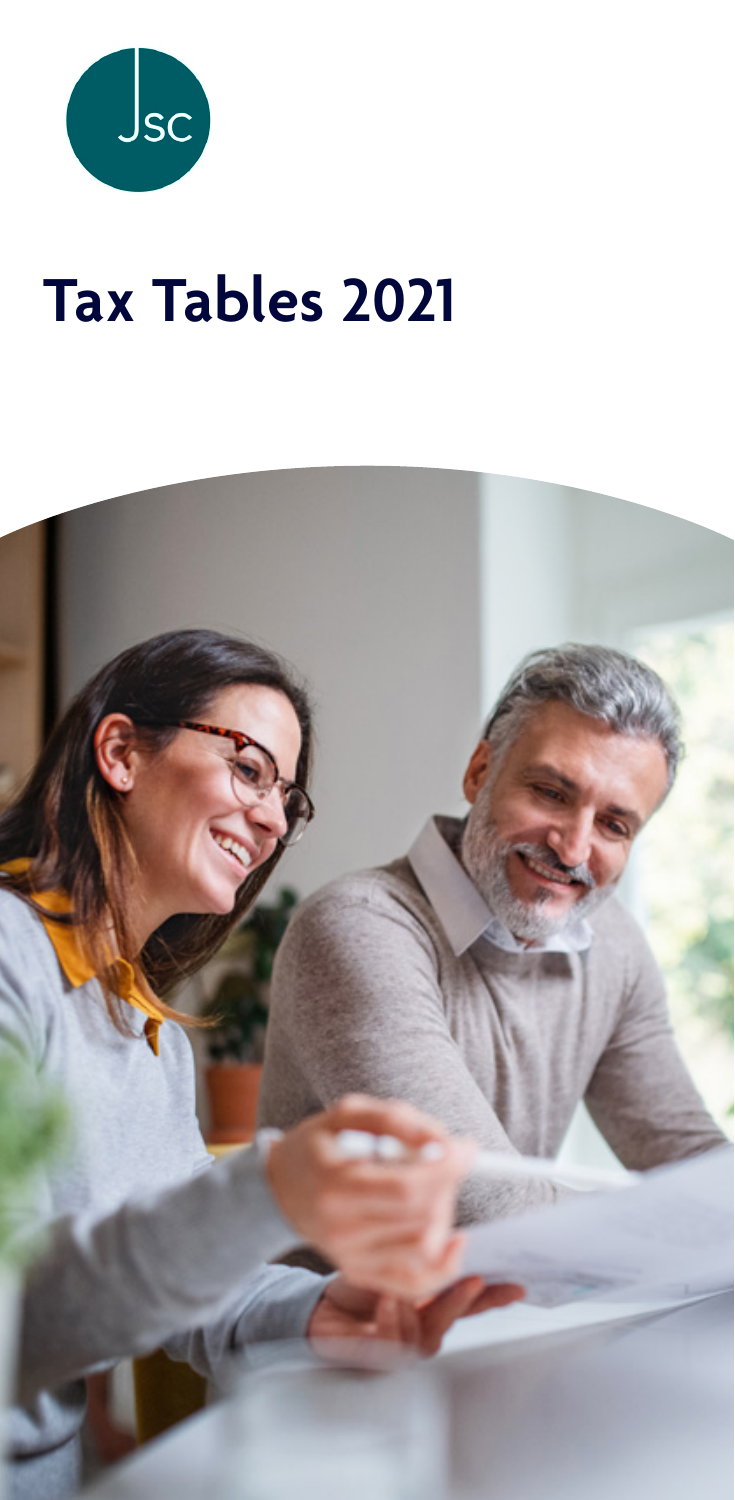# **INCOME TAX**

| Main personal allowances and reliefs                                                   |                 | 22/23      | 21/22    |
|----------------------------------------------------------------------------------------|-----------------|------------|----------|
| Personal allowance*                                                                    |                 | £12,570    | £12,570  |
| Marriage/civil partner's transferable allowance                                        | £1,260          | £1,260     |          |
| Married couple's/civil partner's allowance at 10% <sup>†</sup>                         |                 |            |          |
| (if at least one born before 6/4/35) - maximum                                         |                 | £9,415     | £9.125   |
|                                                                                        | $-$ minimum     | £3,640     | £3,530   |
| Blind person's allowance                                                               |                 | £2,600     | £2,520   |
| Rent-a-room relief                                                                     |                 | £7,500     | £7,500   |
| Property allowance and trading allowance (each)                                        |                 | £1,000     | £1,000   |
| *Personal allowance reduced by £1 for every £2 of adjusted net income over £100,000    |                 |            |          |
| †Married couple's/civil partner's allowance reduced by £1 for every £2 of adjusted net |                 |            |          |
| income over £31.400, until minimum reached                                             |                 |            |          |
| UK taxpayers excluding Scottish taxpayers'                                             |                 | 22/23      | 21/22    |
| non-dividend, non-savings income                                                       |                 |            |          |
| 20% basic rate on first slice of taxable income up to                                  |                 | £37,700    | £37,700  |
| 40% higher rate on next slice of taxable income over                                   |                 | £37,700    | £37,700  |
| 45% additional rate on taxable income over                                             |                 | £150,000   | £150,000 |
| Scottish taxpayers - non-dividend, non-savings income                                  |                 |            |          |
| 19% starter rate on taxable income up to                                               |                 | <b>TRA</b> | £2,097   |
| 20% basic rate on next slice up to                                                     |                 | <b>TRA</b> | £12,726  |
| 21% intermediate rate on next slice up to                                              |                 | <b>TRA</b> | £31,092  |
| 41% higher rate on next slice up to                                                    |                 | <b>TRA</b> | £150,000 |
| 46% top rate on income over                                                            |                 | <b>TRA</b> | £150,000 |
| All UK taxpayers                                                                       |                 |            |          |
| Starting rate at 0% on band of savings income up to**                                  |                 | £5,000     | £5,000   |
| Personal savings allowance at 0%: Basic rate                                           |                 | £1,000     | £1,000   |
|                                                                                        | Higher rate     | £500       | £500     |
|                                                                                        | Additional rate | £0         | f.0      |
| Dividend allowance at 0%:                                                              | All individuals | £2,000     | £2,000   |
| Tax rates on dividend income:                                                          | Basic rate      | 8.75%      | 7.5%     |
|                                                                                        | Higher rate     | 33.75%     | 32.5%    |
|                                                                                        | Additional rate | 39.35%     | 38.1%    |
| Trusts: Standard rate band generally                                                   |                 | £1,000     | £1,000   |
| Rate applicable to trusts:                                                             | Dividends       | 39.35%     | 38.1%    |
|                                                                                        | Other income    | 45%        | 45%      |
|                                                                                        |                 |            |          |

*\*\*Not available if taxable non-savings income exceeds the starting rate band*

**High Income Child Benefit Charge,** 1% of benefit per £100 of adjusted net income between £50,000–£60,000

## **REGISTERED PENSIONS**

|                                                                              | 22/23   | 21/22                 |
|------------------------------------------------------------------------------|---------|-----------------------|
| Lifetime allowance                                                           |         | £1.073.100 £1.073.100 |
| Money purchase annual allowance                                              | £4.000  | £4.000                |
| Annual allowance*                                                            | £40.000 | £40,000               |
| Annual allowance charge on excess is at applicable tax rate(s) on earnings   |         |                       |
| Lifetime allowance charge if excess is drawn as cash 55%; as income 25%      |         |                       |
| Pension commencement lump sum up to 25% of pension benefit value             |         |                       |
| *Reduced by £1 for every £2 of adjusted income over £240,000 to a minimum of |         |                       |
| £4,000, subject to threshold income being over £200,000                      |         |                       |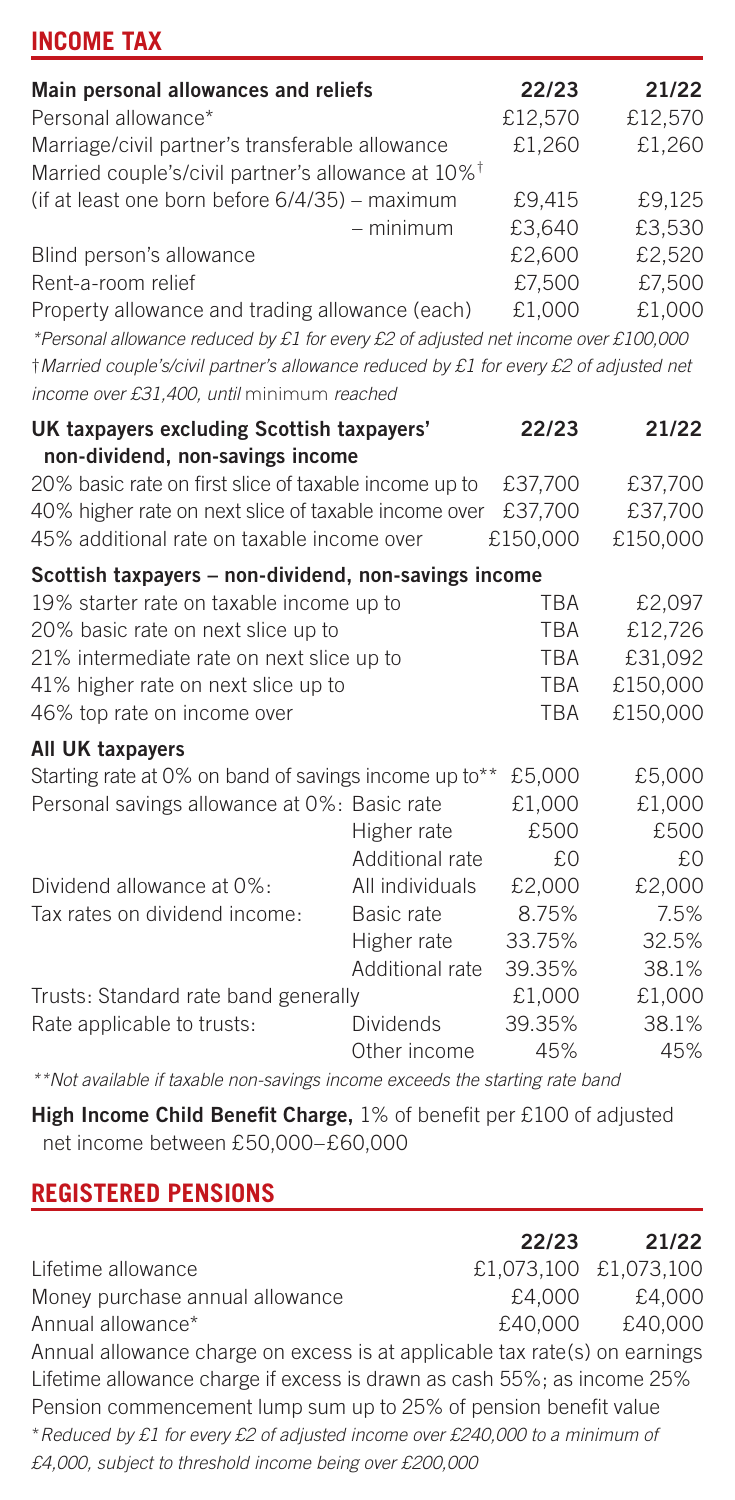# **STATE PENSIONS**

| New state pension* – where state pension age                                    | Annual    | Weekly  |
|---------------------------------------------------------------------------------|-----------|---------|
| reached after 5/4/16                                                            | £9.627.80 | £185.15 |
| Basic state pension* – single person <sup>†</sup>                               | £7,376,20 | £141.85 |
| Basic state pension* - spouse/civil partner <sup>†</sup>                        | £4,420.00 | £85.00  |
| *Based on 3.1% CPI to 9/21 amounts TBC +State pension age reached before 6/4/16 |           |         |
|                                                                                 |           |         |

# **TAX INCENTIVISED INVESTMENT**

| <b>Total Individual Savings Account (ISA)</b>                                      | 22/23                             | 21/22    |
|------------------------------------------------------------------------------------|-----------------------------------|----------|
| limit, excluding Junior ISAs (JISAs)                                               | £20,000                           | £20,000  |
| Lifetime ISA                                                                       | £4.000                            | £4.000   |
| JISA and Child Trust Fund                                                          | £9,000                            | £9,000   |
| Venture Capital Trust (VCT) at 30%                                                 | £200,000                          | £200,000 |
| Enterprise Investment Scheme (EIS) at 30%*<br>EIS eligible for CGT deferral relief | £2,000,000 £2,000,000<br>No limit | No limit |
| Seed EIS (SEIS) at 50%                                                             | £100,000                          | £100,000 |
| SEIS CGT reinvestment relief                                                       | 50%                               | 50%      |
| *Above £1,000,000 investment must be in knowledge-intensive companies              |                                   |          |

# **NATIONAL INSURANCE CONTRIBUTIONS**

| Class <sub>1</sub><br>NICs rate<br>No NICs for employees generally on the first<br>No NICs* for: younger/veteran employees on first<br>freeport employees on first<br>NICs rate charged up to<br>3.25% NICs on earnings over<br>*Employees generally under 21 years and apprentices under 25 years. Veterans in first<br>12 months of civilian employment. Employees at freeports in Great Britain in the first<br>three years of employment from 6 April 2022. | <b>Employee</b><br>13.25%<br>£190 pw<br>£190 pw<br>£190 pw<br>£967 pw<br>£967 pw | <b>Employer</b><br>15.05%<br>£175 pw<br>£967 pw<br>£481 pw<br>No limit<br>N/A |
|-----------------------------------------------------------------------------------------------------------------------------------------------------------------------------------------------------------------------------------------------------------------------------------------------------------------------------------------------------------------------------------------------------------------------------------------------------------------|----------------------------------------------------------------------------------|-------------------------------------------------------------------------------|
| <b>Employment Allowance</b>                                                                                                                                                                                                                                                                                                                                                                                                                                     |                                                                                  | £4,000                                                                        |
| Per business - not available if sole employee is a director or<br>employer's NICs for 21/22 £100,000 or more                                                                                                                                                                                                                                                                                                                                                    |                                                                                  |                                                                               |
| <b>Limits and Thresholds</b>                                                                                                                                                                                                                                                                                                                                                                                                                                    | Weekly                                                                           | Annual                                                                        |
| Lower earnings limit                                                                                                                                                                                                                                                                                                                                                                                                                                            | £123                                                                             | £6,396                                                                        |
| Primary threshold                                                                                                                                                                                                                                                                                                                                                                                                                                               | £190                                                                             | £9,880                                                                        |
| Secondary threshold                                                                                                                                                                                                                                                                                                                                                                                                                                             | £175                                                                             | £9,100                                                                        |
| Upper earnings limit                                                                                                                                                                                                                                                                                                                                                                                                                                            |                                                                                  |                                                                               |
| (and upper secondary thresholds)                                                                                                                                                                                                                                                                                                                                                                                                                                | £967                                                                             | £50,270                                                                       |
| Class 1A Employer On car and fuel benefits and most other<br>taxable benefits provided to employees and directors<br>Class 2 Self-employed Flat rate per week<br>Small profits threshold                                                                                                                                                                                                                                                                        |                                                                                  | 15.05%<br>£3.15 (£163.80 pa)                                                  |
| No compulsory NICs if annual profits less than                                                                                                                                                                                                                                                                                                                                                                                                                  |                                                                                  | £6,725                                                                        |
| Class 4 Self-employed On annual profits of £9,880 to £50,270: 10.25%                                                                                                                                                                                                                                                                                                                                                                                            |                                                                                  | Over £50,270: 3.25%                                                           |
| <b>Class 3</b> Voluntary flat rate per week                                                                                                                                                                                                                                                                                                                                                                                                                     |                                                                                  | £15.85 (£824.20 pa)                                                           |
| <b>CAPITAL GAINS TAX</b>                                                                                                                                                                                                                                                                                                                                                                                                                                        |                                                                                  |                                                                               |

| Tax Rates - Individuals                                                  | 22/23   | 21/22   |
|--------------------------------------------------------------------------|---------|---------|
| Below UK higher rate income tax band                                     | 10%     | 10%     |
| Within UK higher and additional rate income tax bands 20%                |         | 20%     |
| Tax Rate - Trusts and Estates                                            | 20%     | 20%     |
| <b>Surcharge</b> for residential property and carried interest           | 8%      | 8%      |
| <b>Exemptions</b>                                                        |         |         |
| Annual exempt amount: Individuals, estates, etc.                         | £12.300 | £12,300 |
| Trusts generally                                                         | £6.150  | £6.150  |
| <b>Chattels</b> gain limited to %rds of proceeds exceeding               | £6.000  | £6,000  |
| <b>Business Asset Disposal Relief</b>                                    |         |         |
| 10% on lifetime limit of £1,000,000 for trading businesses and companies |         |         |

10% on lifetime limit of £1,000,000 for trading businesses and companies (minimum 5% participation) held for at least two years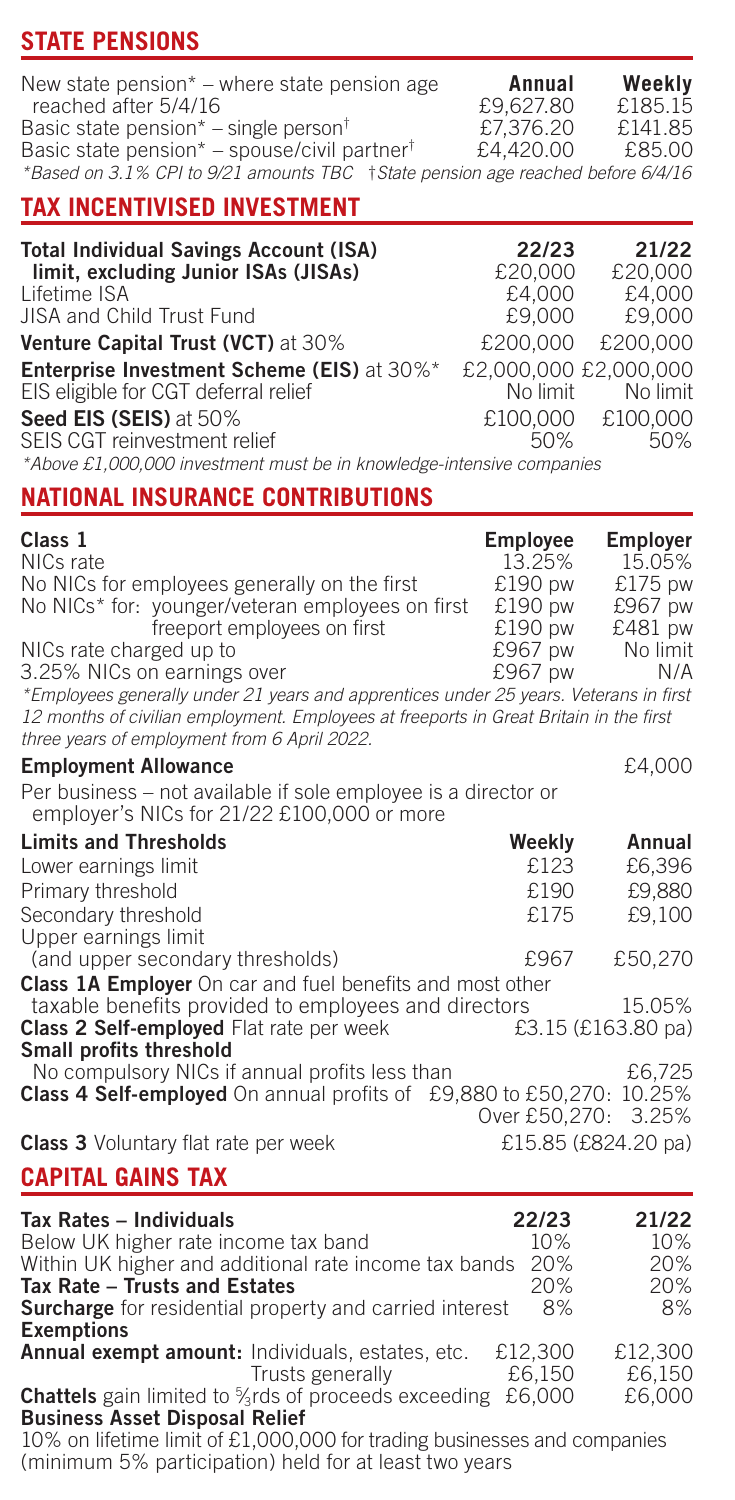# **INHERITANCE TAX**

|                                                                                 |                   | 22/23 21/22       |
|---------------------------------------------------------------------------------|-------------------|-------------------|
| Nil-rate band*                                                                  | £325,000 £325,000 |                   |
| Residence nil-rate band* <sup>†</sup>                                           |                   | £175,000 £175,000 |
| Rate of tax on excess                                                           | 40%               | 40%               |
| Rate if at least 10% of net estate left to charity                              |                   | 36% 36%           |
| Lifetime transfers to and from certain trusts                                   |                   | 20% 20%           |
| Overseas domiciled spouse/civil partner exemption £325,000 £325,000             |                   |                   |
| 100% relief: businesses, unlisted/AIM companies, certain farmland/<br>buildings |                   |                   |
| 50% relief: certain other business assets e.g. farmland let before 1/9/95       |                   |                   |
| £3,000 per donor £250 per donee<br>Annual exempt gifts of:                      |                   |                   |
| Tapered tax charge on lifetime gifts within 7 years of death                    |                   |                   |

| Years between gift and death                                                          | $0 - 3$ | $-3-4$ | $4 - 5$ | 5-6           | $6 - 7$ |
|---------------------------------------------------------------------------------------|---------|--------|---------|---------------|---------|
| % of death tax charge                                                                 | 100     | 80     | GΩ      | $\Delta \cap$ | 20      |
| * Up to 100% of the unused proportion of a deceased spouse's/civil partner's nil-rate |         |        |         |               |         |
| band and/or residence nil-rate band can be claimed on the survivor's death            |         |        |         |               |         |
| t Estates over £2,000,000; the value of the residence nil-rate band is reduced by     |         |        |         |               |         |
| 50% of the excess over £2,000,000                                                     |         |        |         |               |         |
|                                                                                       |         |        |         |               |         |

## **STAMP DUTIES AND PROPERTY TRANSACTION TAXES**

| Stamp Duty and SDRT: Stocks and marketable securities |    | Additional residential and all corporate residential properties<br>£40,000 or more – add 3% to SDLT rates and 4% to LBTT and LTT rates | 0.5% |
|-------------------------------------------------------|----|----------------------------------------------------------------------------------------------------------------------------------------|------|
| <b>Residential property</b>                           | %  | England & N Ireland - Stamp Duty Land Tax (SDLT) on slices of value<br>Commercial property*                                            | %    |
| Up to £125,000                                        | 0  | Up to £150,000                                                                                                                         | O    |
| £125.001-£250.000                                     | 2  | £150.001-£250.000                                                                                                                      | 2    |
| £250,001-£925,000                                     | 5  | Over £250,000                                                                                                                          | 5    |
| £925,001-£1,500,000                                   | 10 |                                                                                                                                        |      |
| Over £1,500,000                                       | 12 |                                                                                                                                        |      |

*\*0% for freeport qualifying property in England only*

**First time buyers:** 0% on first £300,000 for properties up to £500,000 **Non-resident purchasers:** 2% surcharge on properties £40,000 or more **Residential properties** bought by companies etc over £500,000: 15% of total consideration, subject to certain exemptions

|                             |    | Scotland – Land and Buildings Transaction Tax (LBTT) on slices of value* |               |
|-----------------------------|----|--------------------------------------------------------------------------|---------------|
| <b>Residential property</b> | %  | <b>Commercial property</b>                                               | $\frac{9}{6}$ |
| Up to £145,000              |    | Up to £150,000                                                           | C             |
| £145.001-£250.000           | 2  | £150.001-£250.000                                                        | 1             |
| £250,001-£325,000           | 5  | Over £250,000                                                            | 5             |
| £325.001-£750.000           | 10 |                                                                          |               |
| Over £750,000               | 12 |                                                                          |               |

*\*To be confirmed in the Scottish Budget* 

**First time buyers:** 0% on the first £175,000

| Wales - Land Transaction Tax (LTT) on slices of value* |     |                            |      |
|--------------------------------------------------------|-----|----------------------------|------|
| <b>Residential property</b>                            | %   | <b>Commercial property</b> | $\%$ |
| Up to £180,000                                         |     | Up to £225,000             | 0    |
| £180.001-£250.000                                      | 3.5 | £225.001-£250.000          |      |
| £250,001-£400,000                                      | 5   | £250,001-£1,000,000        | 5    |
| £400.001-£750.000                                      | 7.5 | Over £1,000,000            | 6    |
| £750.001-£1.500.000                                    | 10  |                            |      |
| Over £1,500,000                                        | 12  |                            |      |
|                                                        |     |                            |      |

*\*To be confirmed in the Welsh Budget*

#### **CORPORATION TAX**

**Years to 31/3/23 and 31/3/22** Profits: 19% Diverted profits: 25% **Loans to participators** Made in 21/22: 32.5% Made in 22/23: 33.75%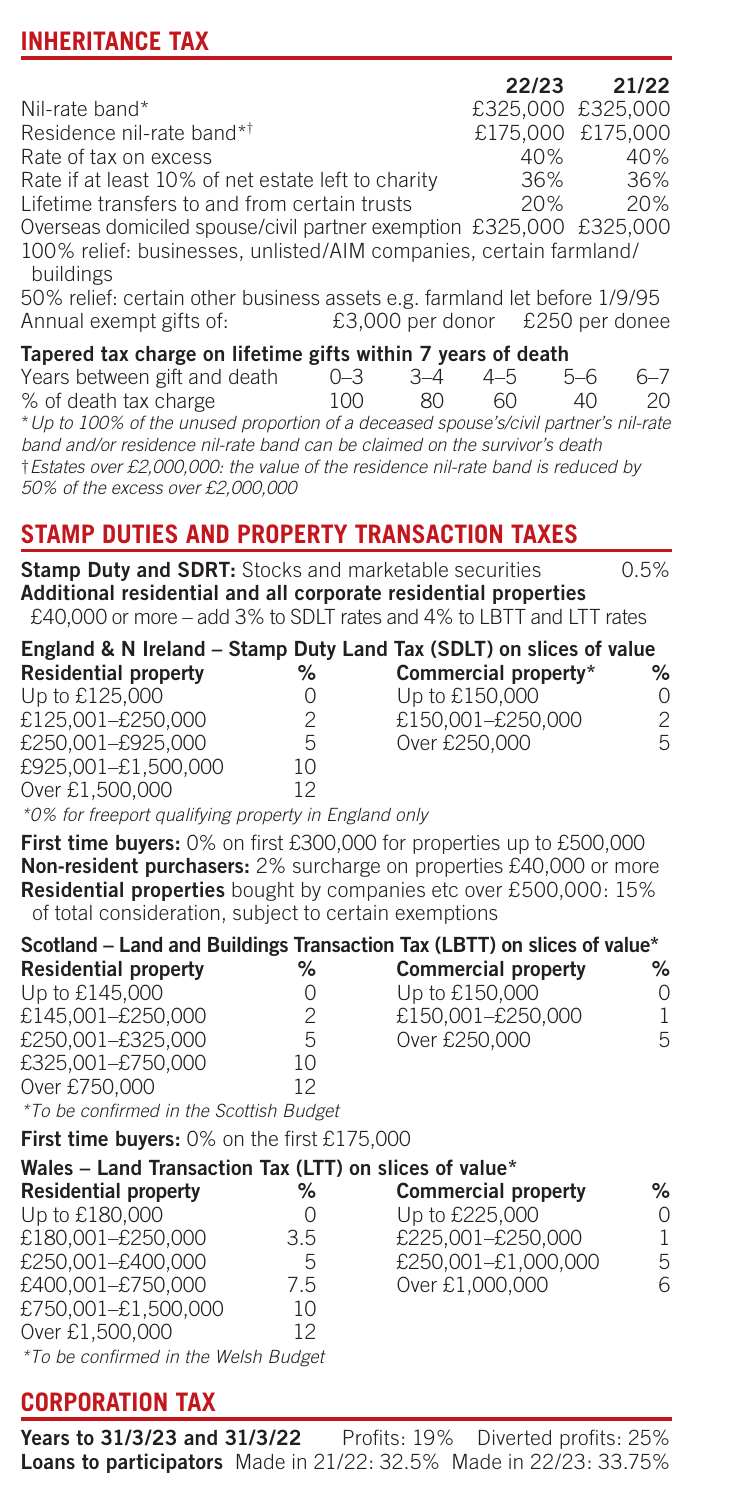# **VALUE ADDED TAX**

| Standard rate                                     | 20% | Domestic fuel          |            | 5% |
|---------------------------------------------------|-----|------------------------|------------|----|
| Since 1/4/17: Registration level £85,000          |     | Deregistration £83,000 |            |    |
| Flat rate scheme turnover limit                   |     |                        | £150,000   |    |
| Cash and annual accounting schemes turnover limit |     |                        | £1.350,000 |    |

## **CAR BENEFITS**

Taxable amount based on original list price and  $CO<sub>2</sub>$  emissions in g/km. **Zero emission cars** 2%

| Petrol and diesel hybrids with CO <sub>2</sub> emissions 1-50g/km |  |         |           |    |           |
|-------------------------------------------------------------------|--|---------|-----------|----|-----------|
| Range - electric-only miles < 30 30-39 40-69 70-129 130+          |  |         |           |    |           |
|                                                                   |  | 14% 12% | 8%        | 5% | 2%        |
| All non-diesel cars over 50g/km CO                                |  |         | $51 - 54$ |    | 55 & over |
|                                                                   |  |         | 15%       |    | 16%*-37%  |

*\*Increased for every extra 5g/km by 1% up to the maximum 37%*

**Diesels** not meeting RDE2 standards: add 4%, up to 37% maximum

|  |  | Fuel Benefit - taxable amount for private use                               | 22/23 | 21/22 |
|--|--|-----------------------------------------------------------------------------|-------|-------|
|  |  | CO <sub>2</sub> % charge used for car benefit multiplied by £25,300 £24,600 |       |       |

## **VANS – FOR PRIVATE USE**

|                                  | 22/23 | 21/22         |
|----------------------------------|-------|---------------|
| Zero emission: chargeable amount | Nil   | Nil           |
| Other vans: chargeable amount    |       | £3,600 £3,500 |
| Fuel: chargeable amount          | £688  | £669          |

# **TAX-FREE BUSINESS MILEAGE ALLOWANCE – OWN VEHICLE**

| Cars and vans first 10,000 miles 45p per mile |             | then 25p per mile                  |
|-----------------------------------------------|-------------|------------------------------------|
| Qualifying passenger                          | 5p per mile |                                    |
| Motorcycles                                   |             | 24p per mile Bicycles 20p per mile |

## **MAIN CAPITAL AND OTHER ALLOWANCES**

| Plant & machinery (P&M) 100% annual investment allowance |                 |                       |         |
|----------------------------------------------------------|-----------------|-----------------------|---------|
| (1st year):                                              |                 | To 31/3/23 £1,000,000 |         |
| P&M* super-deduction first year allowance (FYA)          |                 |                       |         |
| for companies to 31/3/23                                 | 130%            |                       |         |
| Special rate P&M* FYA for companies to 31/3/23           |                 |                       | 50%     |
| Plant and machinery**                                    |                 |                       | 18%     |
| Patent rights and know-how**                             | 25%             |                       |         |
| Special rate P&M e.g. long-life assets and               |                 |                       |         |
| integral features of buildings**                         |                 |                       | 6%      |
| Structures and buildings (straight line) <sup>†</sup>    |                 |                       | 3%      |
| Electric charge points                                   |                 |                       | 100%    |
| <b>Motor Cars</b>                                        |                 |                       |         |
| CO <sub>2</sub> emissions of g/km:                       | 0*              | $1 - 50$              | Over 50 |
| Capital allowance:                                       | 100% first year | 18% pa**              | 6% pa** |

\**New P&M only \*\*Annual reducing balance* †*10% for freeport sites in Great Britain*

## **Research and Development** Capital expenditure 100%

Revenue expenditure relief – small/medium-sized companies 230% Research and development expenditure credit – large companies 13%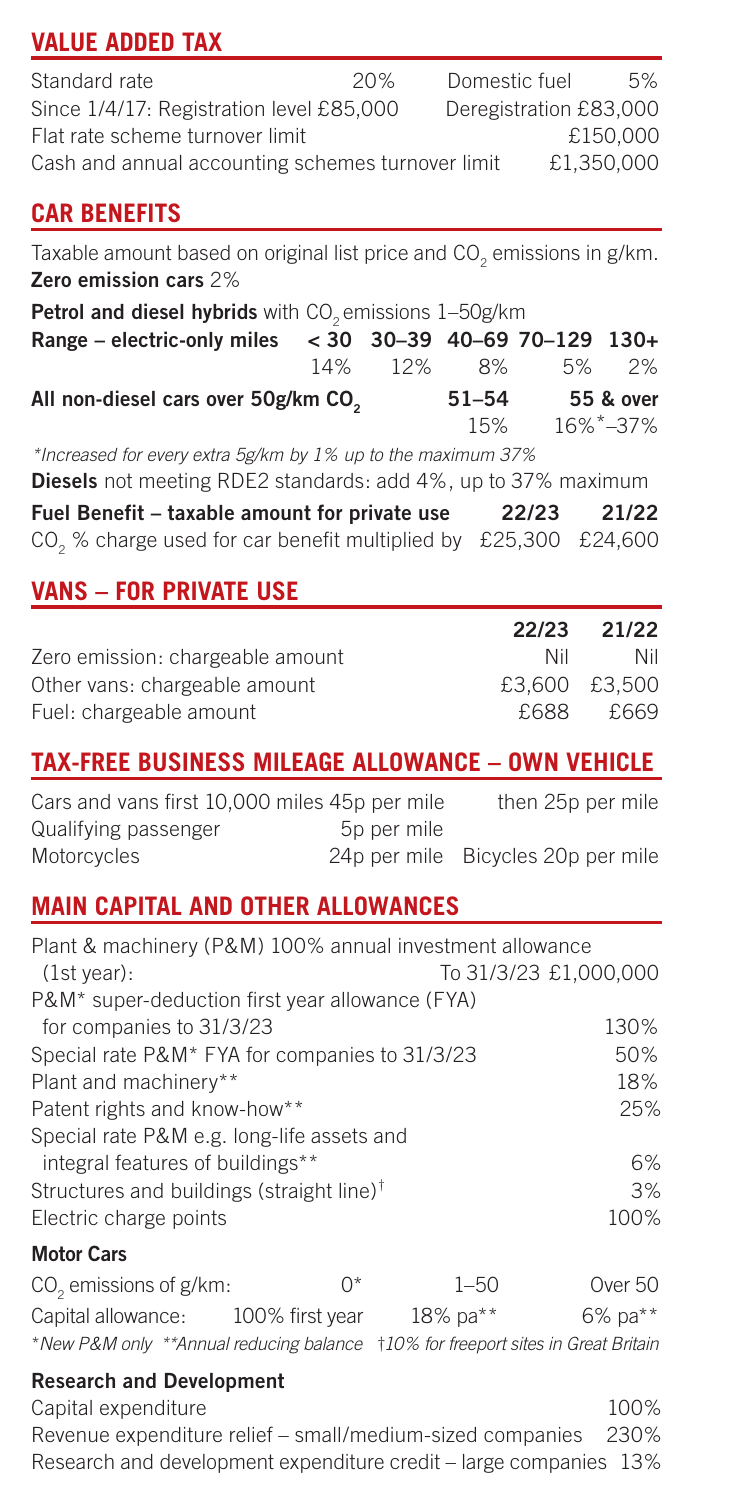## **SOCIAL SECURITY BENEFITS**

| 2022/23 social security rates not yet published. These are the rates as<br>at 27/10/21. Weekly rates and taxable unless stated otherwise. |                                                         |                               |
|-------------------------------------------------------------------------------------------------------------------------------------------|---------------------------------------------------------|-------------------------------|
| Employment and Support Allowance (contribution-based taxable)                                                                             |                                                         |                               |
| 13-week assessment phase                                                                                                                  |                                                         |                               |
| Aged under 25: up to £59.20                                                                                                               |                                                         | Aged 25 or over: up to £74.70 |
| From week 14 after Work Capability Assessment if eligible                                                                                 |                                                         |                               |
| In Work Related Activity Group                                                                                                            |                                                         | up to £104.40                 |
| In Support Group                                                                                                                          |                                                         | up to £114.10                 |
| Bereavement Support Payments (non-taxable) – initial and for                                                                              |                                                         |                               |
| 18 months                                                                                                                                 |                                                         |                               |
| Higher rate:* £3,500 lump sum                                                                                                             |                                                         | £350 monthly                  |
| Standard rate: £2,500 lump sum                                                                                                            |                                                         | £100 monthly                  |
| *If entitled to or claiming Child Benefit or pregnant at partner's death                                                                  |                                                         |                               |
| <b>Statutory Pay Rates</b>                                                                                                                |                                                         |                               |
| Based on minimum average earnings of at least £120pw:                                                                                     |                                                         |                               |
| <b>Statutory Sick Pay</b>                                                                                                                 |                                                         | £96.35 standard rate          |
| <b>Statutory Maternity Pay/Statutory Adoption Pay</b>                                                                                     |                                                         |                               |
|                                                                                                                                           | First 6 weeks - 90% of average weekly pay               |                               |
|                                                                                                                                           | Next 33 weeks - 90% of average weekly pay up to £151.97 |                               |
| <b>Statutory Paternity Pay</b>                                                                                                            | 90% of average weekly pay up to £151.97                 |                               |
| <b>Shared Parental Pav</b>                                                                                                                |                                                         |                               |
|                                                                                                                                           | Up to 37 weeks: 90% of average weekly pay up to £151.97 |                               |
| Child Benefit (see 'Income Tax - High Income Child Benefit Charge')                                                                       |                                                         |                               |
| First or only child                                                                                                                       | £21.15 Each subsequent child                            | £14.00                        |
| National Living/National Minimum Wage (hourly) 1/4/22 - 31/3/23                                                                           |                                                         |                               |
| Aged 23 and over                                                                                                                          | National Living Wage                                    | £9.50                         |
| Aged 21-22                                                                                                                                | National Minimum Wage                                   | £9.18                         |
| Aged 18-20                                                                                                                                | National Minimum Wage                                   | £6.83                         |
| Aged under 18                                                                                                                             | National Minimum Wage                                   | £4.81                         |
| Apprentice                                                                                                                                | National Minimum Wage                                   | £4.81                         |

# **MAIN DUE DATES FOR TAX PAYMENTS**

|  |  |  | Income Tax, NICs and Capital Gains Tax - Self-Assessment |
|--|--|--|----------------------------------------------------------|
|  |  |  |                                                          |

| 31 Jan in tax year 1     | Normally 50% of previous year's income tax     |
|--------------------------|------------------------------------------------|
| Following 31 July $\int$ | (less tax deducted at source) and class 4 NICs |

Following 31 Jan Balance of income tax and class 4 NICs, class 2 NICs and balance of CGT

## **Inheritance Tax**

On death: Normally 6 months after end of month of death Lifetime transfer 6 April–30 September: 30 April in following year Lifetime transfer 1 October–5 April: 6 months after month of transfer

## **Corporation Tax – Self Assessment**

- Profits under £1,500,000: 9 months + 1 day after end of accounting period
- Profits £1,500,000 or over: normally payable in 7th, 10th, 13th and 16th months after start of the accounting period
- Profits £20,000,000 or over: normally payable in 3rd, 6th, 9th and 12th months after start of the accounting period
- Growing companies: no instalments where profits are £10,000,000 or less and the company was not a large company for the previous year.

© **Copyright 27 October 2021 Subject to relevant legislation For information only Always seek professional advice before acting**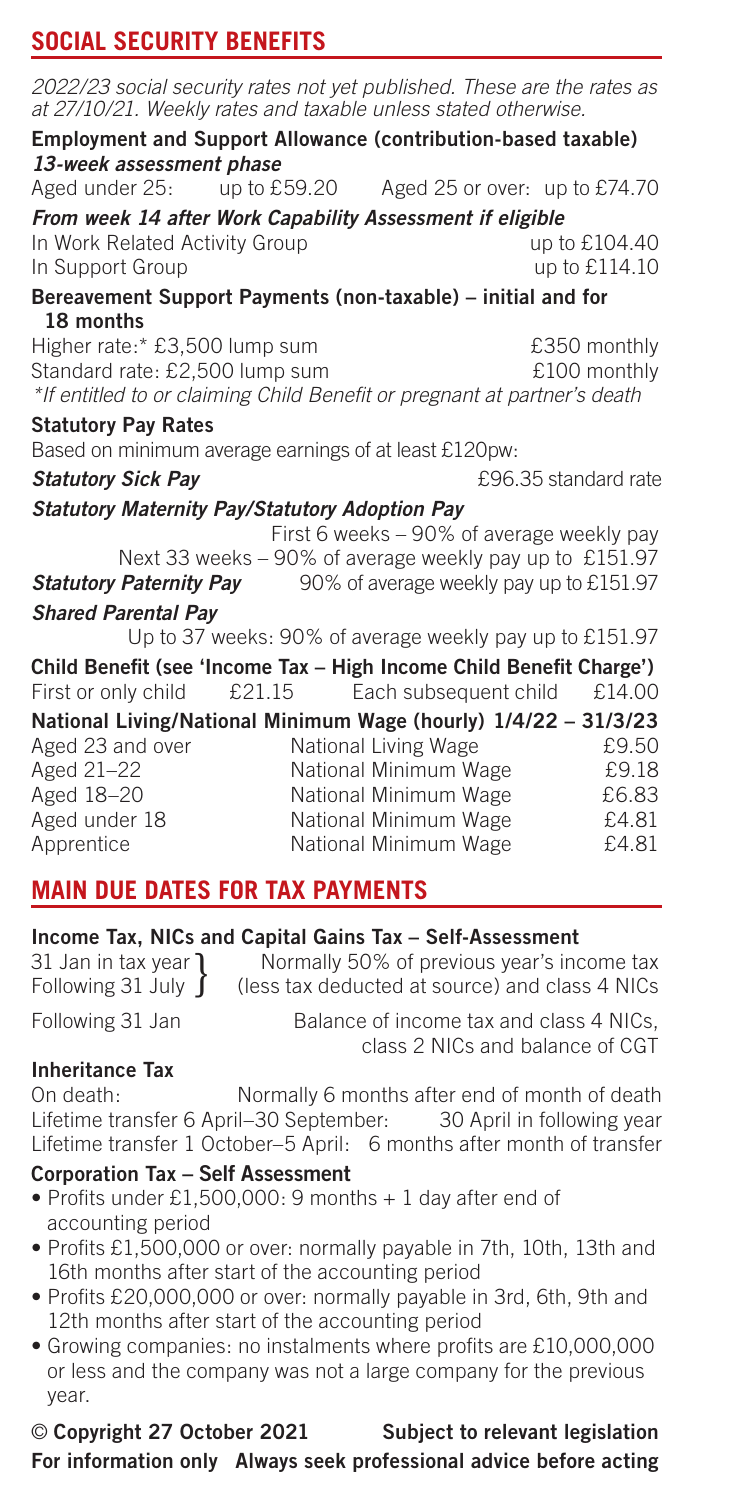# **2022/23 TAX CALENDAR**

*Make payment on previous working day where due date falls on a weekend/ bank holiday.*

#### **Every month**

- 19 Submit CIS contractors' monthly return.
- **22** PAYE/NICs/CIS deductions paid electronically for period ending 5th of the month (19th if not paying electronically).

#### **Month end**

Submit CT600 for year ending 12 months previously. Last day to amend CT600 for year ending 24 months previously.

## **April 2022**

- **1** VAT rate on hospitality, holiday accommodation and attractions increases from 12.5% to 20%. New VAT points-based penalty regime starts. All voluntarily VAT registered businesses must send VAT returns using MTD software.
- **6** New NIC rates and dividend tax rates come into force.

#### **July 2022**

- **5** Last date to agree a new PAYE Settlement Agreement (PSA) for 2021/22.
- **6** Deadline for employers to return forms P11D (expenses) and P11D (b) (benefits) for 2021/22 to HMRC and provide copies to employees.
- **22** Pay class 1A NICs (19 July if not paying electronically).
- **31** Confirm tax credit claims for 2021/22 and renewal for 2022/23. Second payment on account for 2021/22 income tax and class 4 NICs.

#### **August 2022**

**1** Penalty of 5% of the tax due or £300, whichever is the greater, where the 2020/21 tax return has not been filed.

#### **October 2022**

- **5** Deadline to register for self-assessment for 2021/22.
- **22** Pay tax and class 1B NICs on PSAs (19th if not paying electronically).
- **31** Deadline for 2021/22 tax return if filed on paper.

#### **December 2022**

**30** Deadline to submit 2021/22 tax return online to have underpaid PAYE tax collected through the 2023/24 tax code.

#### **January 2023**

**31** Submit 2021/22 self-assessment tax return online. Pay balance of 2021/22 income tax, class 4 NICs, all of class 2 NICs and balance of CGT, plus first payment on account for 2022/23 income tax and class 4 NICs.

#### **February 2023**

**1** Initial penalty imposed where the 2021/22 tax return has not been filed or has been filed on paper after 31 October 2022.

## **March 2023**

**2** Last day to pay 2021/22 tax to avoid automatic 5% penalty.